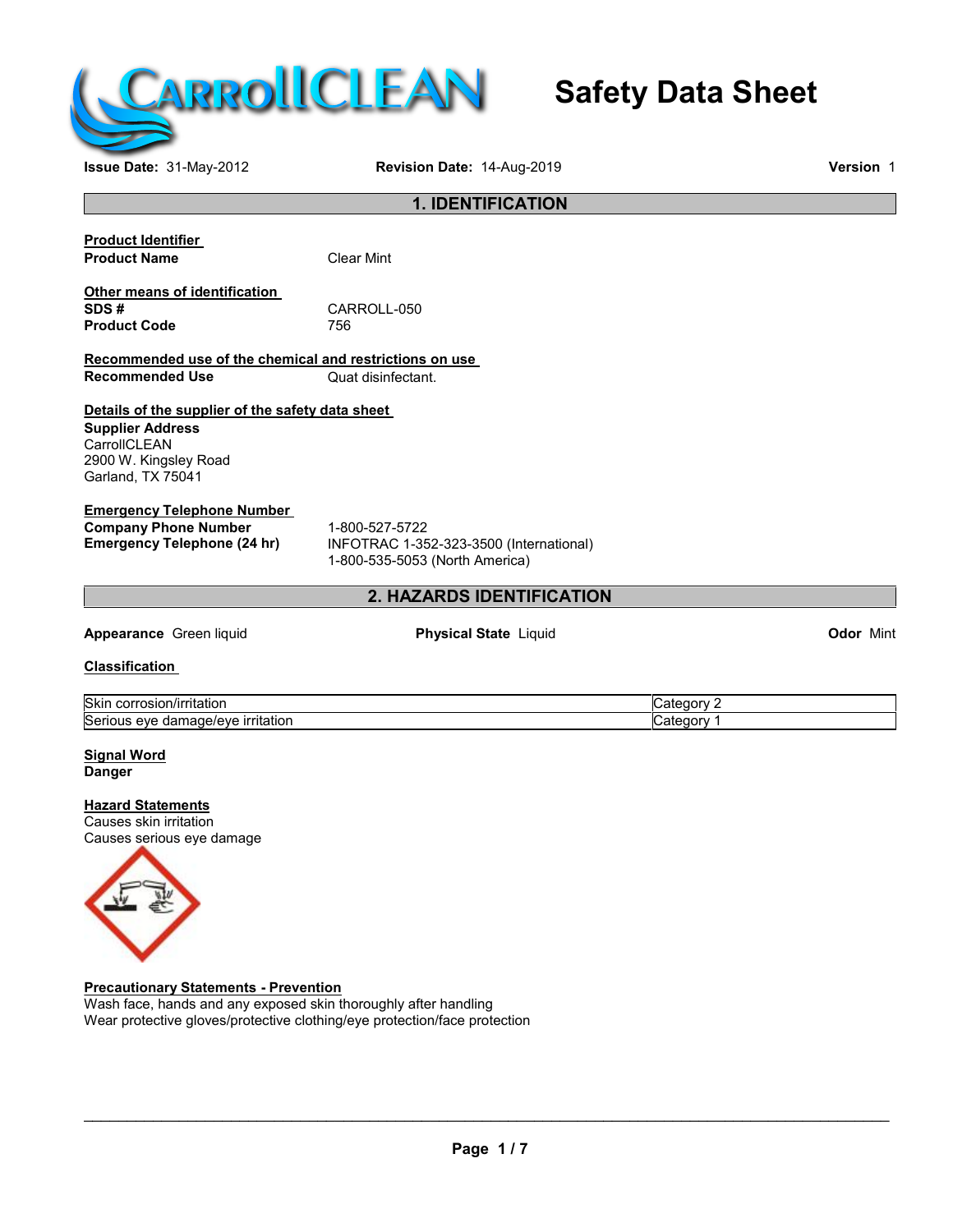PC 756 - Clear Mint<br> **Precautionary Statements - Response**<br>IF IN EYES: Rinse cautiously with water for several minutes. Remove contact lenses, if present and easy to do. Continue rinsing<br>Immediately call a poison center or PC 756 - Clear Mint<br> **Precautionary Statements - Response**<br>
IF IN EYES: Rinse cautiously with water for several minutes.<br>
Immediately call a poison center or doctor/physician<br>
IF ON SKIN: Wash with plenty of soap and water IF ON SKIN: Wash with plenty of soap and water Take off contaminated clothing and wash it before reuse

#### **Unknown Acute Toxicity**

0.14% of the mixture consists of ingredient(s) of unknown toxicity

#### **3. COMPOSITION/INFORMATION ON INGREDIENTS**

| <b>Chemical Name</b>                                            | CAS No     | Weight-% |
|-----------------------------------------------------------------|------------|----------|
| Isopropyl alcohol                                               | 67-63-0    |          |
| n chloride $(C12-16)$<br>Alkvl<br>dimethyl<br>l benzvl ammonium | 68424-85-1 | 3.30     |

#### **4. FIRST-AID MEASURES**

#### **First Aid Measures**

| <b>Eye Contact</b>                                                         | Rinse immediately with plenty of water, also under the eyelids, for at least 15 minutes. Seek<br>immediate medical attention/advice.                       |  |  |
|----------------------------------------------------------------------------|------------------------------------------------------------------------------------------------------------------------------------------------------------|--|--|
| <b>Skin Contact</b>                                                        | Take off contaminated clothing. Wash skin with soap and water. If irritation persists, seek<br>medical attention. Wash contaminated clothing before reuse. |  |  |
| <b>Inhalation</b>                                                          | None under normal use conditions.                                                                                                                          |  |  |
| Ingestion                                                                  | Give large quantities of water. Do not induce vomiting. Get medical attention.                                                                             |  |  |
| <b>Most important symptoms and effects</b>                                 |                                                                                                                                                            |  |  |
| <b>Symptoms</b>                                                            | May cause skin irritation. Corrosive to eyes.                                                                                                              |  |  |
| Indication of any immediate medical attention and special treatment needed |                                                                                                                                                            |  |  |
| <b>Notes to Physician</b>                                                  | Treat symptomatically.                                                                                                                                     |  |  |
| <b>5. FIRE-FIGHTING MEASURES</b>                                           |                                                                                                                                                            |  |  |

#### **Suitable Extinguishing Media**

Use extinguishing measures that are appropriate to local circumstances and the surrounding environment.

**Unsuitable Extinguishing Media** Not determined.

#### **Specific Hazards Arising from the Chemical**

None known.

#### **Protective equipment and precautions for firefighters**

As in any fire, wear self-contained breathing apparatus pressure-demand, MSHA/NIOSH (approved or equivalent) and full protective gear.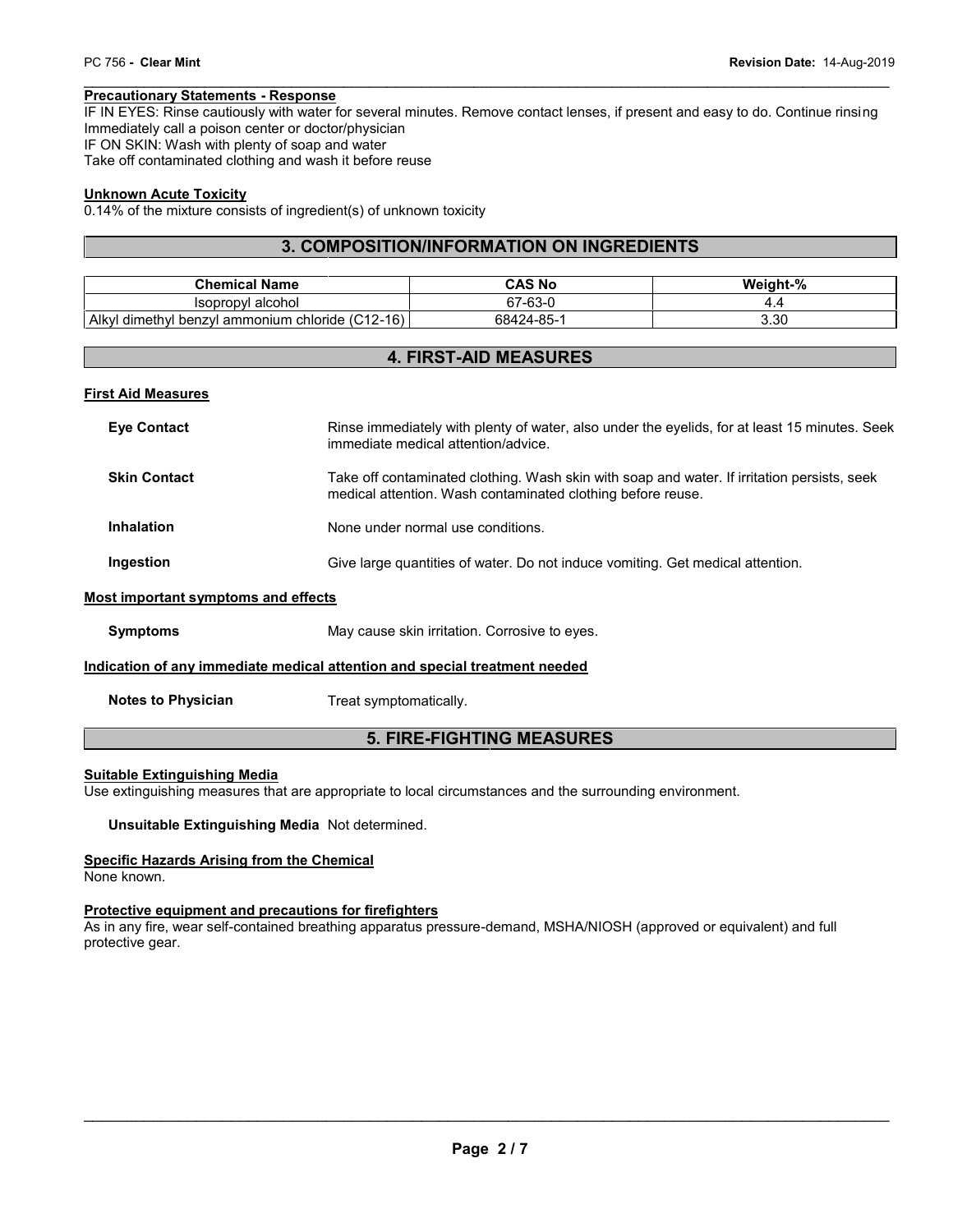#### **6. ACCIDENTAL RELEASE MEASURES**

#### **Personal precautions, protective equipment and emergency procedures**

**Personal Precautions** Use personal protective equipment as required.

#### **Methods and material for containment and cleaning up**

| <b>Methods for Containment</b> | Prevent further leakage or spillage if safe to do so.                                                         |
|--------------------------------|---------------------------------------------------------------------------------------------------------------|
| <b>Methods for Clean-Up</b>    | Flood area with water and then mop up. Dispose of in accordance with federal, state and<br>local regulations. |

#### **7. HANDLING AND STORAGE**

#### **Precautions for safe handling**

Advice on Safe Handling **Handle** in accordance with good industrial hygiene and safety practice. Do not destroy or deface the label. Wash thoroughly after handling. Use personal protection recommended in Section 8.

#### **Conditions for safe storage, including any incompatibilities**

| <b>Storage Conditions</b> | Keep containers tightly closed in a dry, cool and well-ventilated place. Store containers<br>upright. |
|---------------------------|-------------------------------------------------------------------------------------------------------|
| Incompatible Materials    | None known based on information supplied.                                                             |

#### **8. EXPOSURE CONTROLS/PERSONAL PROTECTION**

#### **Exposure Guidelines**

| <b>Chemical Name</b> | <b>ACGIH TLV</b> | <b>OSHA PEL</b>                        | <b>NIOSH IDLH</b>            |
|----------------------|------------------|----------------------------------------|------------------------------|
| Isopropyl alcohol    | STEL: 400 ppm    | TWA: 400 ppm                           | IDLH: 2000 ppm               |
| 67-63-0              | TWA: 200 ppm     | TWA: 980 mg/m <sup>3</sup>             | TWA: 400 ppm                 |
|                      |                  | (vacated) TWA: 400 ppm                 | TWA: 980 mg/m <sup>3</sup>   |
|                      |                  | (vacated) TWA: 980 mg/m <sup>3</sup>   | STEL: 500 ppm                |
|                      |                  | (vacated) STEL: 500 ppm                | STEL: 1225 mg/m <sup>3</sup> |
|                      |                  | (vacated) STEL: 1225 mg/m <sup>3</sup> |                              |

#### **Appropriate engineering controls**

**Engineering Controls** Apply technical measures to comply with the occupational exposure limits.

#### **Individual protection measures, such as personal protective equipment**

| <b>Eve/Face Protection</b>      | Goggles.                                                   |
|---------------------------------|------------------------------------------------------------|
| <b>Skin and Body Protection</b> | Rubber gloves. Suitable protective clothing.               |
| <b>Respiratory Protection</b>   | Ensure adequate ventilation, especially in confined areas. |

**General Hygiene Considerations** Handle in accordance with good industrial hygiene and safety practice.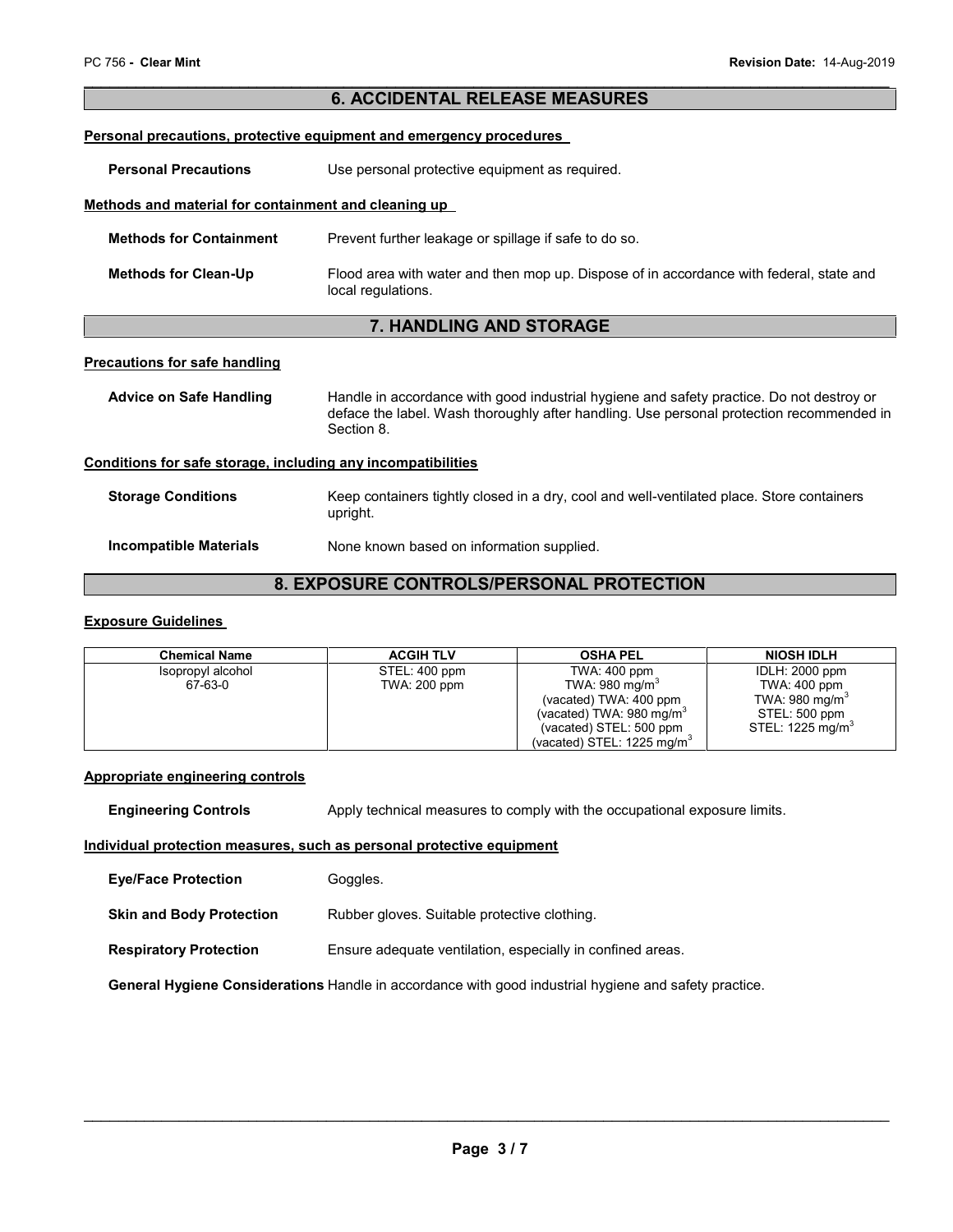# PC 756 - Clear Mint<br> **Revision Date:** 14-Aug-2019<br> **PRODUCED AND CULTURAL PROPERTIES 9. PHYSICAL AND CHEMICAL PROPERTIES**

#### **Information on basic physical and chemical properties**

| <b>Physical State</b><br><b>Appearance</b><br>Color | Liquid<br>Green liquid<br>Green | Odor<br><b>Odor Threshold</b> | Mint<br>Not determined |
|-----------------------------------------------------|---------------------------------|-------------------------------|------------------------|
| <b>Property</b>                                     | Values                          | Remarks • Method              |                        |
| рH                                                  | 7.0                             |                               |                        |
| <b>Melting Point/Freezing Point</b>                 | Not available                   |                               |                        |
| <b>Boiling Point/Boiling Range</b>                  | Not determined                  |                               |                        |
| <b>Flash Point</b>                                  | None (will not burn)            |                               |                        |
| <b>Evaporation Rate</b>                             | Not determined                  |                               |                        |
| <b>Flammability (Solid, Gas)</b>                    | n/a-liquid                      |                               |                        |
| <b>Upper Flammability Limits</b>                    | Not determined                  |                               |                        |
| <b>Lower Flammability Limit</b>                     | Not determined                  |                               |                        |
| <b>Vapor Pressure</b>                               | Not available                   |                               |                        |
| <b>Vapor Density</b>                                | Not determined                  |                               |                        |
| <b>Specific Gravity</b>                             | 1.00                            | $(1=Water)$                   |                        |
| <b>Water Solubility</b>                             | Completely soluble              |                               |                        |
| Solubility in other solvents                        | Not determined                  |                               |                        |
| <b>Partition Coefficient</b>                        | Not determined                  |                               |                        |
| <b>Auto-ignition Temperature</b>                    | Not determined                  |                               |                        |
| <b>Decomposition Temperature</b>                    | Not determined                  |                               |                        |
| <b>Kinematic Viscosity</b>                          | Not determined                  |                               |                        |
| <b>Dynamic Viscosity</b>                            | Not determined                  |                               |                        |
| <b>Explosive Properties</b>                         | Not determined                  |                               |                        |
| <b>Oxidizing Properties</b>                         | Not determined                  |                               |                        |

#### **10. STABILITY AND REACTIVITY**

#### **Reactivity**

Not reactive under normal conditions.

#### **Chemical Stability**

Stable under recommended storage conditions.

#### **Possibility of Hazardous Reactions**

None under normal processing.

#### **Conditions to Avoid**

None known.

#### **Incompatible Materials**

None known based on information supplied.

#### **Hazardous Decomposition Products**

None known based on information supplied.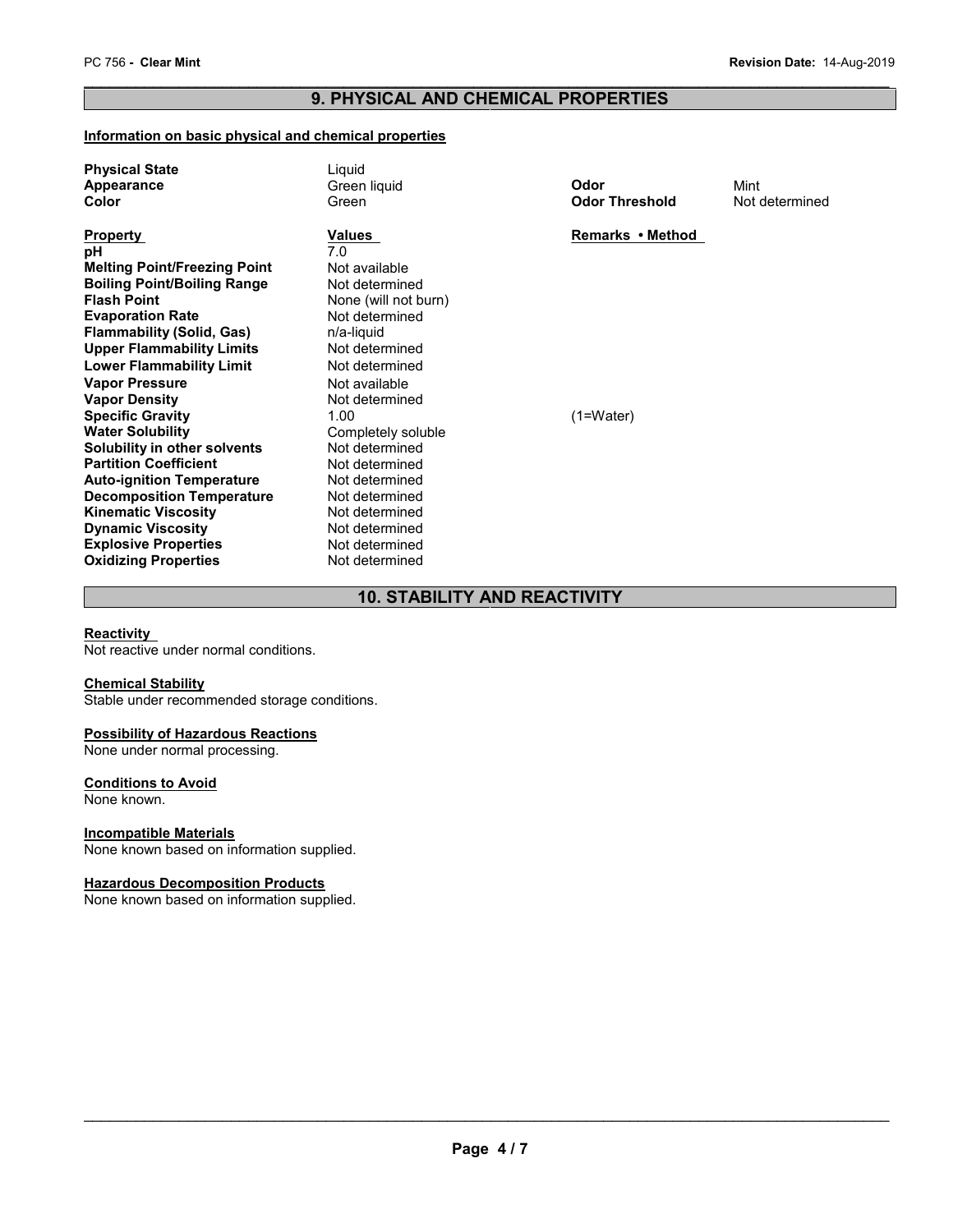#### **11. TOXICOLOGICAL INFORMATION**

#### **Information on likely routes of exposure**

| <b>Product Information</b> |                                                                                                       |
|----------------------------|-------------------------------------------------------------------------------------------------------|
| <b>Eye Contact</b>         | Causes serious eye damage.                                                                            |
| <b>Skin Contact</b>        | Causes skin irritation.                                                                               |
| <b>Inhalation</b>          | Under normal conditions of intended use, this material is not expected to be an inhalation<br>hazard. |
| Ingestion                  | Do not taste or swallow.                                                                              |

#### **Component Information**

| <b>Chemical Name</b>                                              | Oral LD50            | Dermal LD50                                     | <b>Inhalation LC50</b>  |
|-------------------------------------------------------------------|----------------------|-------------------------------------------------|-------------------------|
| Isopropyl alcohol<br>67-63-0                                      | $= 4396$ mg/kg (Rat) | $= 12800$ mg/kg (Rat) = 12870<br>mg/kg (Rabbit) | $= 72.6$ mg/L (Rat) 4 h |
| Alkyl dimethyl benzyl ammonium<br>chloride (C12-16)<br>68424-85-1 | $= 426$ mg/kg (Rat)  |                                                 |                         |
| <b>Trade Secret</b>                                               | $= 887$ mg/kg (Rat)  | $= 2500$ mg/kg (Rat) > 5000 mg/kg<br>Rabbit     |                         |

#### **Information on physical, chemical and toxicological effects**

**Symptoms** Please see section 4 of this SDS for symptoms.

#### **Delayed and immediate effects as well as chronic effects from short and long-term exposure**

**Carcinogenicity** Not classifiable as a human carcinogen.

| <b>Chemical Name</b>      | <b>שומי</b><br>л.<br>יוטכ<br>∼ | <b>IARC</b> | <b>NTP</b> | <b>OCUL</b><br>ארוכא |
|---------------------------|--------------------------------|-------------|------------|----------------------|
| alcohol<br><b>SODFODV</b> |                                | Group 3     |            |                      |
| 67-63-0                   |                                |             |            |                      |

#### **Legend**

*IARC (International Agency for Research on Cancer)*

*Group 3 IARC components are "not classifiable as human carcinogens"*

*OSHA (Occupational Safety and Health Administration of the US Department of Labor)*

*X - Present*

#### **Numerical measures of toxicity**

Not determined

**Unknown Acute Toxicity** 0.14% of the mixture consists of ingredient(s) of unknown toxicity.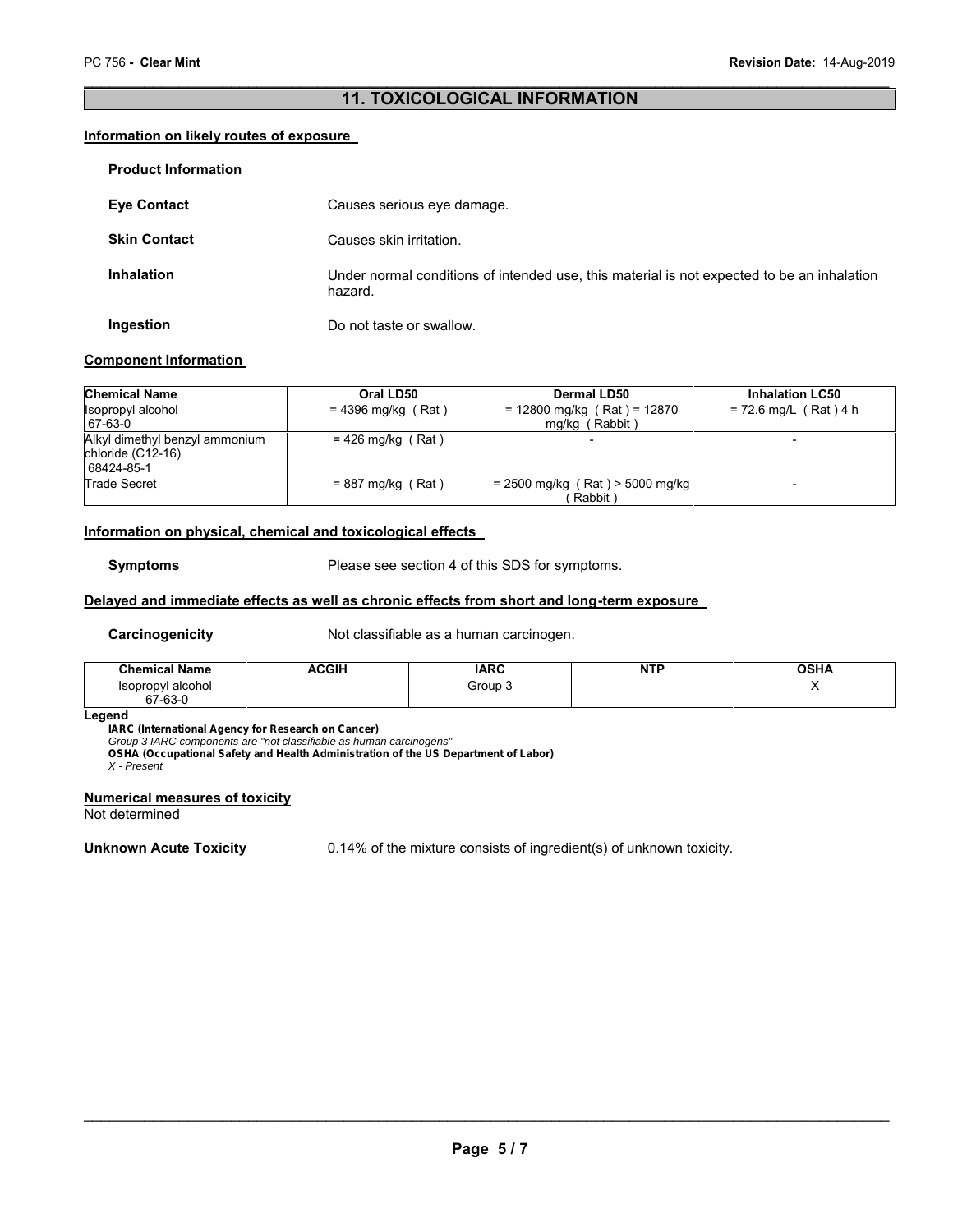#### **12. ECOLOGICAL INFORMATION**

#### **Ecotoxicity**

An environmental hazard cannot be excluded in the event of unprofessional handling or disposal.

| <b>Chemical Name</b>         | Algae/aquatic plants                                                                               | <b>Fish</b>                                                                                                                                                           | <b>Toxicity to</b><br>microorganisms | <b>Crustacea</b>                       |
|------------------------------|----------------------------------------------------------------------------------------------------|-----------------------------------------------------------------------------------------------------------------------------------------------------------------------|--------------------------------------|----------------------------------------|
| Isopropyl alcohol<br>67-63-0 | 1000: 96 h Desmodesmus<br>subspicatus mg/L EC50<br>1000: 72 h Desmodesmus<br>subspicatus mg/L EC50 | 9640: 96 h Pimephales<br>promelas mg/L LC50 flow-<br>through 11130: 96 h<br>Pimephales promelas mg/L<br>LC50 static 1400000: 96 h<br>Lepomis macrochirus µq/L<br>LC50 |                                      | 13299: 48 h Daphnia magna<br>mg/L EC50 |
| Trade Secret                 |                                                                                                    |                                                                                                                                                                       |                                      | 50: 24 h Daphnia magna<br>ma/L EC50    |

#### **Persistence/Degradability**

Not determined.

#### **Bioaccumulation**

Not determined.

#### **Mobility**

| <b>Chemical Name</b> | <b>Partition Coefficient</b><br>הכ |
|----------------------|------------------------------------|
| Isopropyl alcohol    | 0.05                               |
| 67-63-0              |                                    |

#### **Other Adverse Effects**

Not determined

#### **13. DISPOSAL CONSIDERATIONS**

#### **Waste Treatment Methods**

| <b>Disposal of Wastes</b>     | Disposal should be in accordance with applicable regional, national and local laws and<br>regulations. |
|-------------------------------|--------------------------------------------------------------------------------------------------------|
| <b>Contaminated Packaging</b> | Disposal should be in accordance with applicable regional, national and local laws and<br>regulations. |

#### **California Hazardous Waste Status**

| <b>Chemical Name</b> | <b>California Hazardous Waste Status</b> |
|----------------------|------------------------------------------|
| Isopropyl alcohol    | Toxic<br>____                            |
| 67-63-0<br>$\sim$    | 'anitable                                |

## **14. TRANSPORT INFORMATION**

| <b>DOT</b>  | Not regulated |
|-------------|---------------|
| <b>IATA</b> | Not regulated |

#### **IMDG** Not regulated